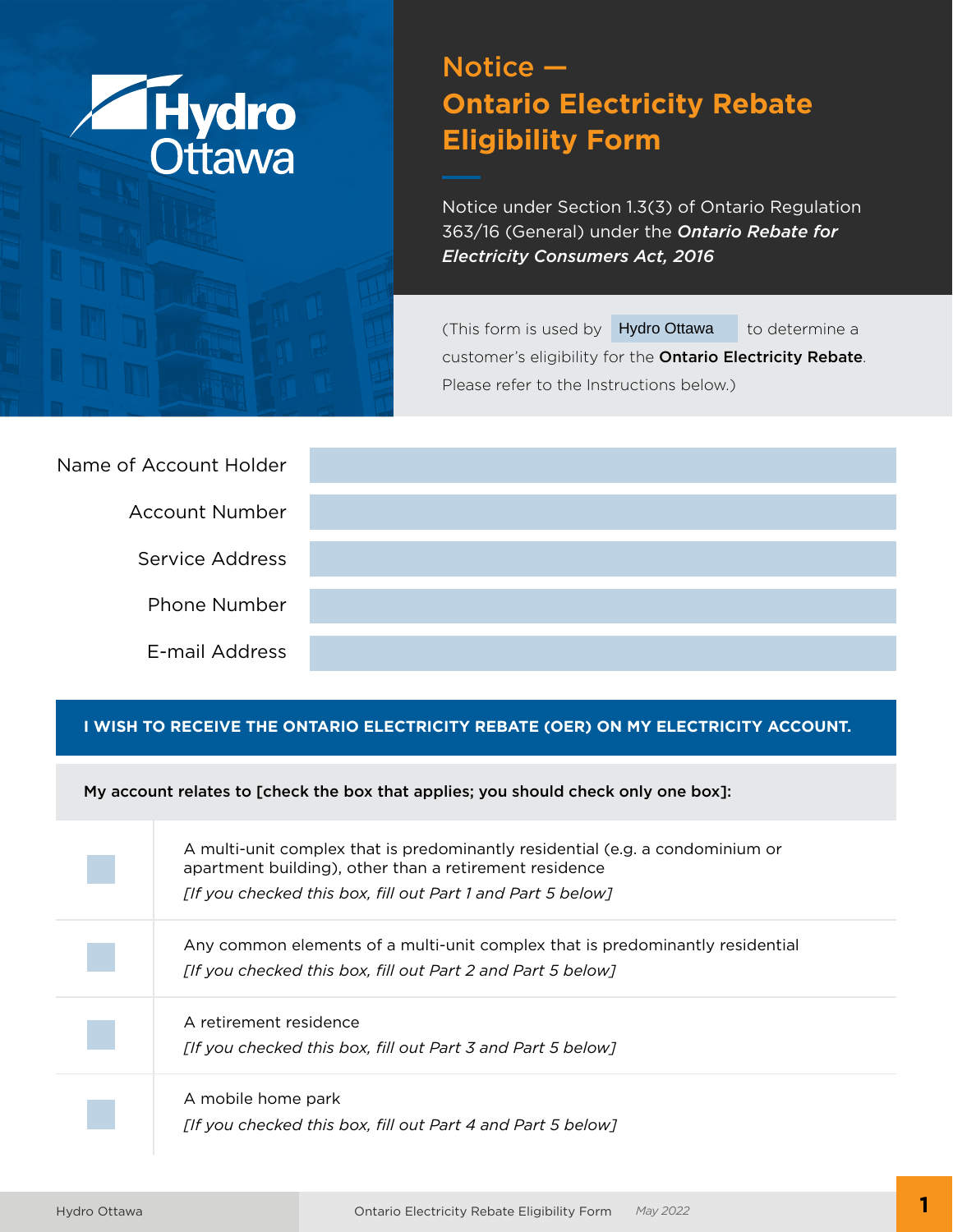# **PART 1: MULTI-UNIT COMPLEXES**

Multi-unit complexes that are predominantly residential, such as condominium and apartment buildings, are eligible for the OER. To qualify, each of the three statements below must apply.

Please check the box next to each statement to confirm it applies to your account. If your account relates to a retirement residence or a mobile home park, do not complete this Part 1; skip to Part 3 or Part 4 as applicable.

| My account relates solely to a multi-unit complex <sup>1</sup><br>1.             |
|----------------------------------------------------------------------------------|
| 2. The multi-unit complex has at least two qualifying units <sup>2</sup>         |
| 3. At least 50% of the total number of units in the complex are qualifying units |

# **PART 2: COMMON ELEMENTS OF RESIDENTIAL MULTI-UNIT COMPLEXES SUCH AS CONDOMINIUM OR APARTMENT BUILDINGS**

Starting July 1, 2022, accounts for any common elements of a multi-unit complex that is predominantly residential are eligible for the OER. To qualify, each of the three statements below must apply.

Please check the box next to each statement to confirm it applies to your account.

| My account relates at least partly to common elements of a multi-unit complex <sup>3</sup><br>1.                                                                                |
|---------------------------------------------------------------------------------------------------------------------------------------------------------------------------------|
| 2. The multi-unit complex, including any part of the multi-unit complex to which the<br>common area account does not apply, contains at least two qualifying units <sup>4</sup> |
| 3. At least 50 per cent of the units within the multi-unit complex, including any part of<br>the multi-unit complex to which the account does not apply, are qualifying units   |

- (a) a unit as defined in the *Condominium Act, 1998*,
- (b) a residential unit or a rental unit, as those terms are defined in subsection 2 (1) of the *Residential Tenancies Act, 2006*,
- (c) a member unit or a non-member unit, as those terms are defined in the *Co-operative Corporations Act*, or
- (d) premises that is demised premises for the purposes of the *Commercial Tenancies Act*;

but does not include a unit that is used or intended for parking or storage purposes or for the purpose of providing space for services, recreation or other facilities or mechanical installations.

- <sup>2</sup> A "qualifying unit" is defined for OER purposes as "a unit that,
- (a) consists of a self-contained room or set of rooms,
- (b) contains kitchen and bathroom facilities that are for the sole use of the unit, and
- (c) is occupied and used as a residence."
- 3 "Common elements" are defined for OER purposes as "any part of the multi-unit complex that is not a unit". See footnote<sup>1</sup> for the definitions of "multi-unit complex" and "unit".
- 4 See footnote 2 for the definition of "qualifying unit".

<sup>1</sup> A "multi-unit complex" is defined for OER purposes as "a building or related group of buildings containing two or more units". A "unit" is: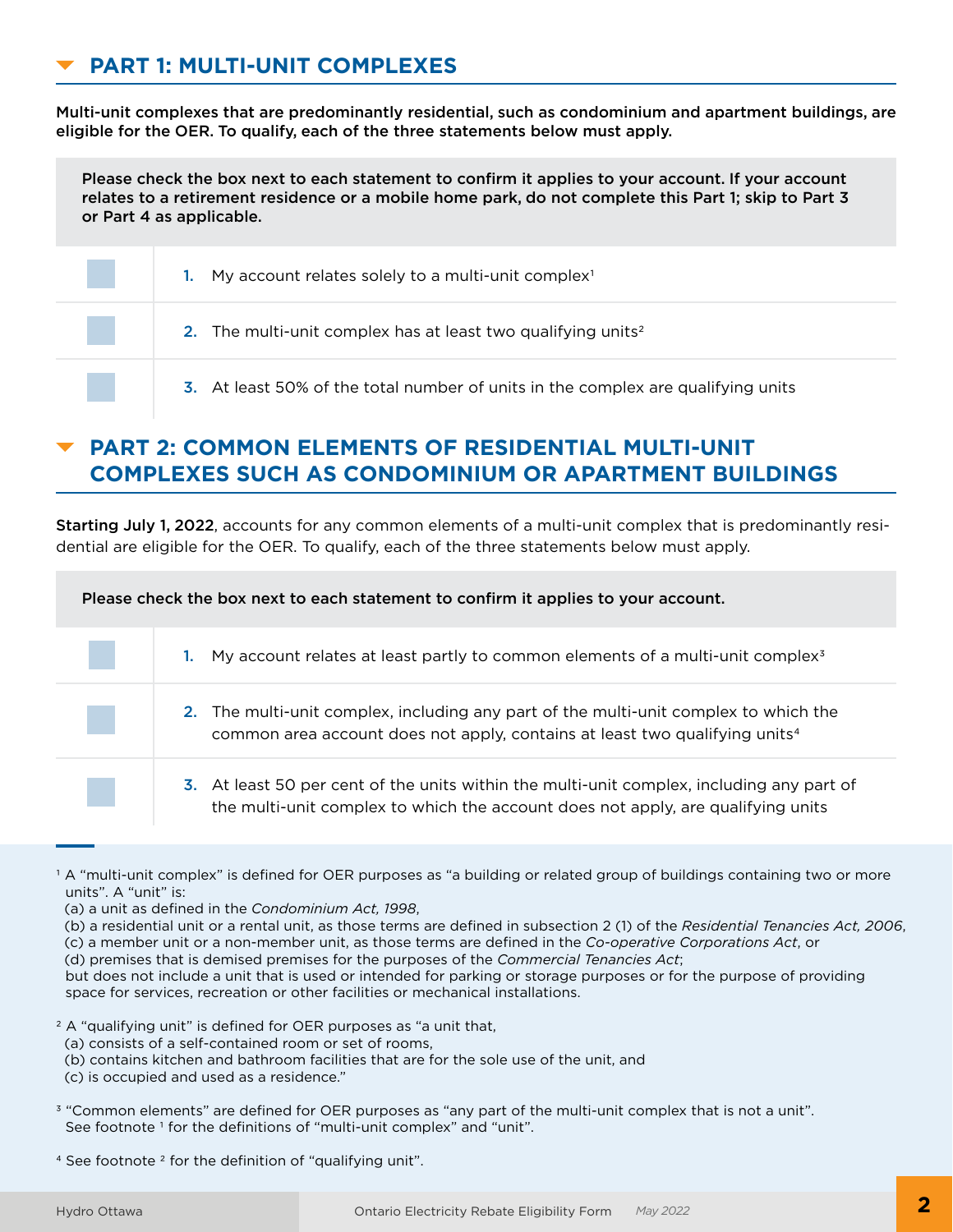# **PART 3: RETIREMENT RESIDENCES**

Starting July 1, 2022, accounts for a retirement residence will be eligible for the OER. To qualify, each of the four statements below must apply.

| Please check the box next to each statement to confirm it applies to your account. |                                                                                                                                                                                                                                                        |  |
|------------------------------------------------------------------------------------|--------------------------------------------------------------------------------------------------------------------------------------------------------------------------------------------------------------------------------------------------------|--|
|                                                                                    | My account relates solely to a retirement residence                                                                                                                                                                                                    |  |
|                                                                                    | 2. At least 50 per cent of the units in the facility are occupied or intended to be occupied<br>as a permanent residence by at least one person who is 65 years of age or older and<br>who is not related to the operator of the facility <sup>5</sup> |  |
|                                                                                    | 3. There are at least six persons aged 65 or older who occupy or are intended to occupy<br>the facility                                                                                                                                                |  |
|                                                                                    | 4. The facility is not a long-term care home<br>[if it is, your account may still qualify; please contact us]                                                                                                                                          |  |

### **PART 4: MOBILE HOME PARKS**

Starting July 1, 2022, accounts for a mobile home park will be eligible for the OER.

Please check the box below to confirm it applies to your account.

1. My account relates solely to a mobile home park <sup>6</sup>

<sup>5</sup> See footnote<sup>1</sup> for the definition of "unit".

<sup>6</sup> A mobile home park is defined for OER purposes as "the land on which one or more occupied mobile homes are located and includes the rental units and the land, structures, services and facilities of which the landlord retains possession and that are intended for the common use and enjoyment of the tenants of the landlord". A "mobile home" is "a dwelling that is designed to be made mobile and that is being used as a permanent residence". Trailer parks that are not mobile home parks do not qualify for the OER.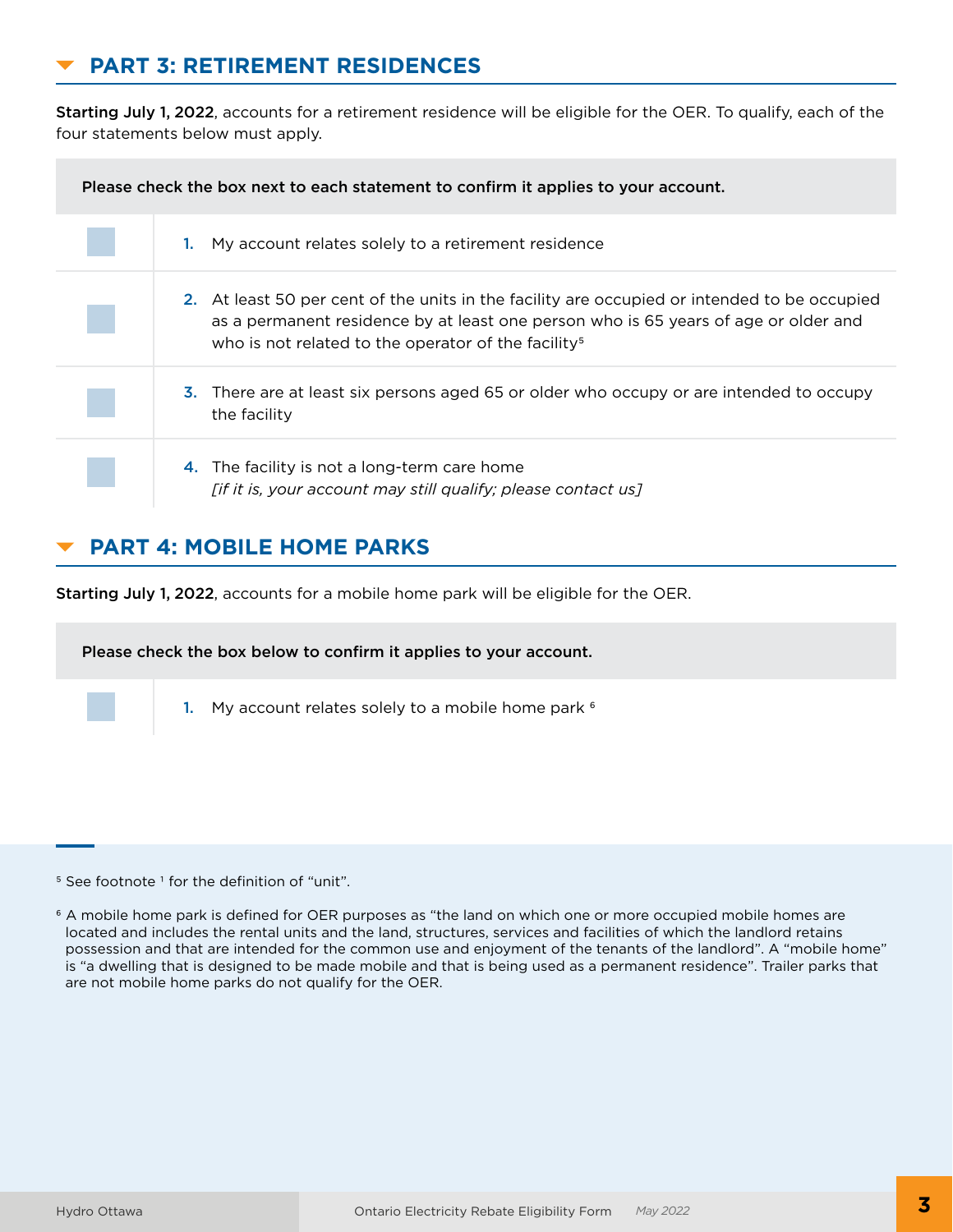# **PART 5: GENERAL**



*(or an individual legally authorized by the account-holder to give this Notice on the account-holder's behalf)*